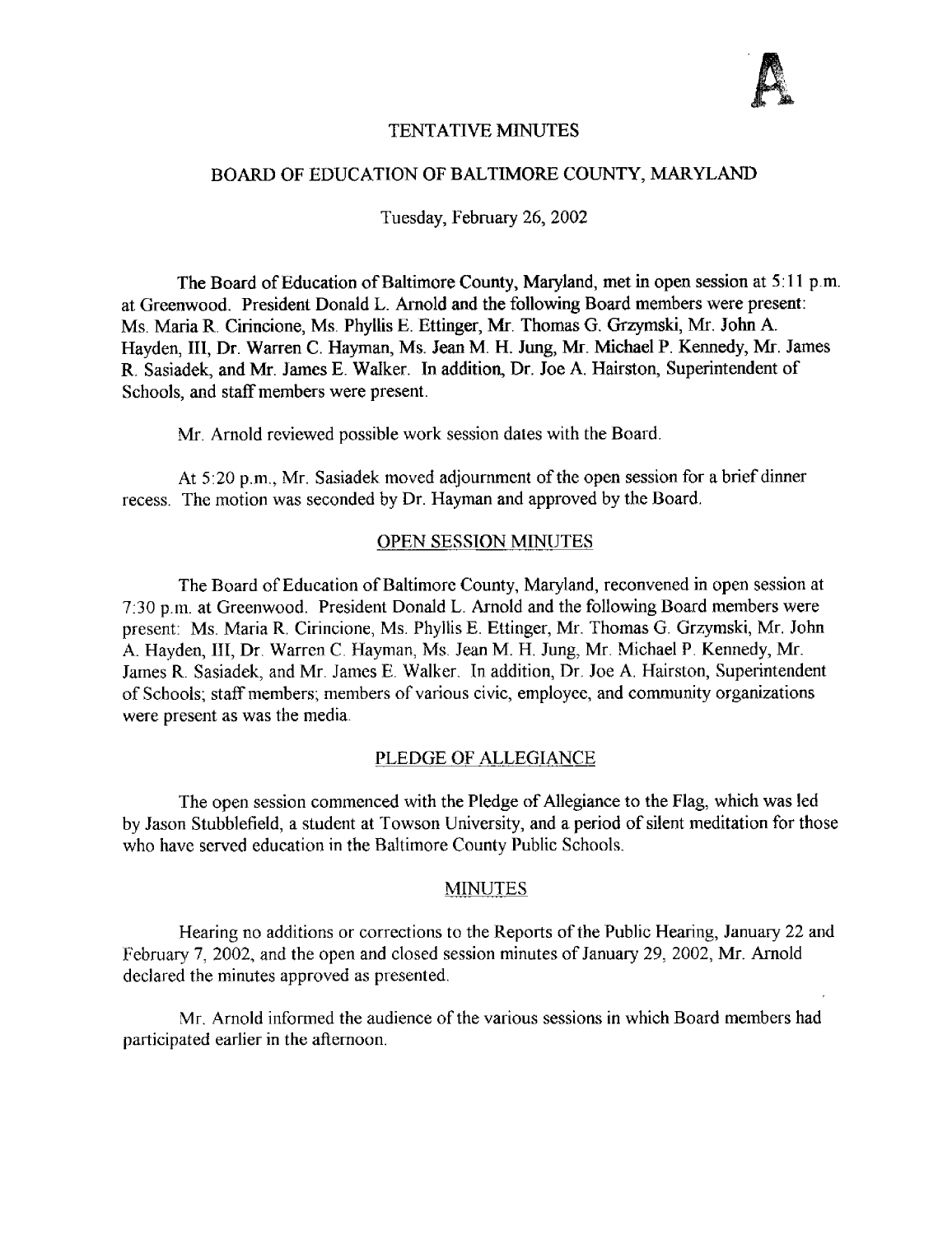### OLD BUSINESS

Mr. Arnold thanked everyone who participated in this year's budget process-staff, administration, and the public. He noted the status quo budget presented last month was based on a mark determined by County officials. Mr. Arnold stated that should additional money become available, the Board has developed for County officials a priority list to address certain areas.

Ms. Ettinger suggested making the first two priorities distinctive. Mr. Sasiadek proposed placing the first two priorities on a separate page for emphasis.

Mr Kennedy suggested sharing information regarding COLA funding in other counties with our County officials. He stated we must remain competitive to attract high quality employees.

Mr. Arnold thanked the County Executive for his support in the past.

Mr. Arnold noted the student member was ineligible to vote on the operating budget according to State law. On motion of Mr. Walker, seconded by Mr. Sasiadek, the Board approved the Proposed Fiscal Year 2003 Operating Budget in the amount of \$993,000,492 .

## SUPERINTENDENT'S REPORT

Dr. Hairston acknowledged the efforts of Mr. Haines, Ms . Burnopp, and Mr. Goodhues with regard to the preparation and revision of the proposed operating budget.

Dr. Hairston announced that the Engineering Society of Baltimore presented Engineering Education Leadership Awards to Charlene Bonham, Manager of Career and Technology Education, and Robert Kemmery, Principal of Eastern Technical High School, on February 22 .

Dr. Hairston informed the audience and Board of his attendance at yesterday's grand opening of the Police Athletic League (PAL) Center at Mars Estates Elementary School The Superintendent stated he was impressed by the community's turnout for the opening and with the staff's engagement with the community.

## MSPAP DISCUSSION

Ms. Flynn, Executive Director of Assessments, introduced Assessment staff members Ms. Carla Zamerelli-Clifford, Ms. Kathy Corley, and Ms. Mandi Kirsch, who assisted with the Power Point<sup>TM</sup> presentation. The presentation reviewed the history of education reform in Maryland over the last 20 years. Ms. Flynn's presentation also reviewed the purposes of MSPAP, its goals, how MSPAP is scored, and the Visionary Panel recommendations .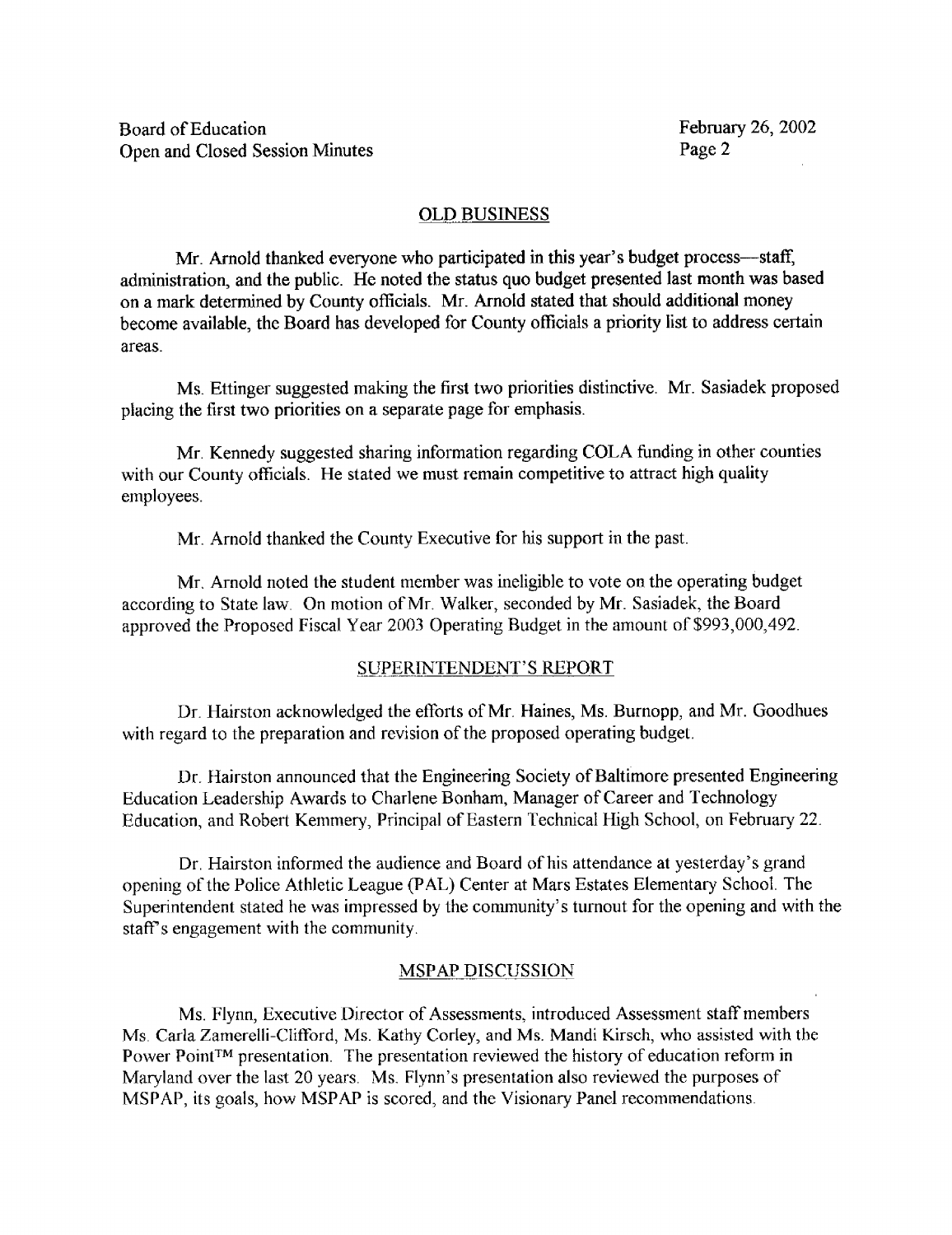## MSPAP DISCUSSION (Cont.)

Mr. Arnold noted that other boards of education have taken positions with regard to MSPAP. He stated he had requested the Board's Curriculum Committee to discuss this issue and draft a letter of concern to the State Superintendent of Schools for discussion tonight.

With regard to the Visionary Panel recommendations, Mr. Kennedy asked Ms. Corley to suggest changing one of the recommendations to include placing high-qualified teachers and principals in ALL schools.

Mr. Walker stated that the recommendation should continue to provide for placing highquality teachers in underachieving schools.

Ms. Ettinger, Chair of the Curriculum Committee, read the draft of the letter to Dr. Grasmick.

Mr. Hayden stated that he could not support the option of suspending the test for 2002 because of the possible fiscal impact to special education and Title <sup>I</sup> programs. He noted that woven into many of our state funding formulas is the requirement that the school system provide testing results currently available through MSPAP. Mr. Hayden also stated that the Montgomery County resolution begins with the presumption that there are significant problems and inappropriate results. It was noted that MSDE hired three (3) separate organizations to look at MSPAP as presented last year when concerns were first raised. Mr. Hayden stated that MSPAP was not intended to be a yearly evaluative process but rather intended to look at progress over a period of time, and it has provided significant and important information. He agreed there is room for improvement in MSPAP, and MSDE should be given more time to make those improvements. He further stated that to suspend testing this year would cause a disruption in the ability to use the data already collected .

Mr. Kennedy asked for <sup>a</sup> staff explanation of how suspension of the testing would fiscally impact the school system. Mr. Boone will report back to the Board with this information.

Dr. Hayman stated he would not support the contents of the letter nor would he support it as a mechanism for bringing about change in an area that needs to be changed . He expressed his concern about the groups who feel <sup>a</sup> sense of urgency regarding MSPAP and do not appear to have that same sense of urgency when it comes to the achievement gap, the disparity in the placement of students in special education and gifted and talented, and other critical issues. Dr Hayman stated the process would not work because things happen in this country based on political, economic, and cultural realities . He suggested addressing the issue in several areas.

> 1) Philosophically - Take the posture of"plan to teach" and "leave no child behind."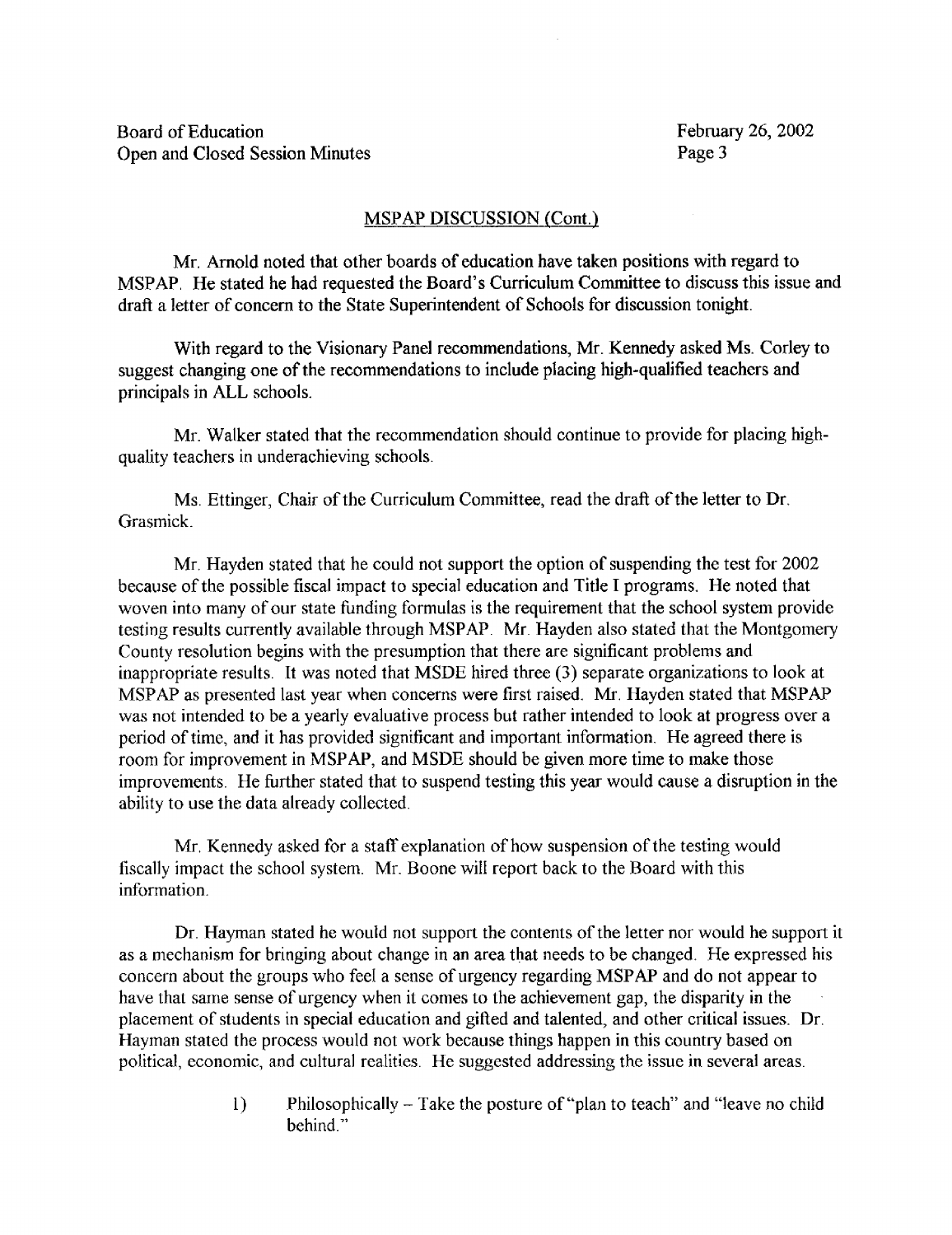## MSPAP DISCUSSION (Cont.)

based on this data. At the end of the year when the testing is done, teachers evaluate themselves. Dr. Hayman stated we have to sit down with the people who are making the decisions and indicate our desire to work together cooperatively to improve the process

- 3) Dr. Hayman stated he plans to mobilize the community and urged others to do the same. He noted that if parents decide this is not the right thing, there would be changes. Dr. Hayman would like to create a network that looks at leadership capacity as opposed to identifying <sup>a</sup> leader or group of leaders.
- 4) Develop a plan of action--Dr. Hayman suggested tonight's report should have included information on where we are, what we have done to improve, and what we plan to do to move forward. He urged everyone to join forces to make <sup>a</sup> difference in what's happening throughout the county's schools.

Mr. Sasiadek thanked the Curriculum Committee for drafting the letter and voiced his support for the letter as written.

Ms. Ettinger noted that there are long-term and short-term issues with regard to MSPAP, and the letter addresses the short-term . She stated the long-term issues deserve the Board's greatest attention and participation .

As <sup>a</sup> member of the Curriculum Committee, Ms. Jung voiced her support of the letter but asked for additional time to consider the issue since several good points were brought up during the discussion, as well as to give staff time to prepare additional information for the Board's consideration. She suggested the matter be tabled.

Mr. Kennedy moved to table action on the letter to the State Superintendent with regard to MSPAP. The motion was seconded by Mr. Hayden and unanimously approved by the Board.

Mr. Kennedy asked Mr. Boone and staff to contact various agencies and offices to obtain the information requested.

## RECOGNITION OF ADMINISTRATIVE APPOINTMENT

Mr. Grimsley recognized Ms. Sara Brower, whose appointment as Assistant Principal at Rodgers Forge Elementary School was approved at the February  $12<sup>th</sup>$  Board meeting.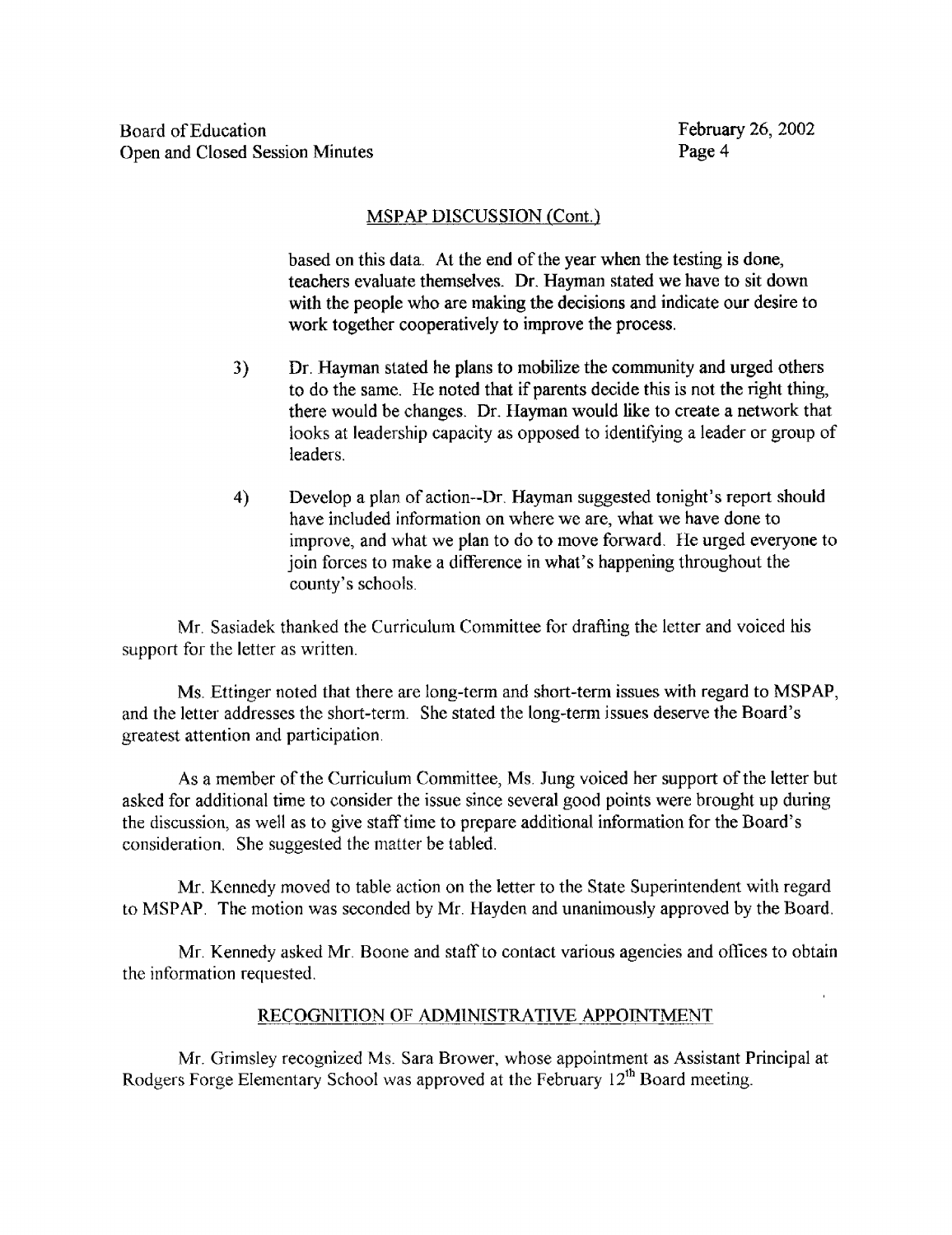## PERSONNEL MATTERS

On motion ofDr. Hayman, seconded by Mr. Kennedy, the Board approved the personnel matters as presented on Exhibits C, D, and E. (Copies of the exhibits are attached to the formal minutes.)

# CONTRACT AWARDS

On motion of Mr. Kennedy, seconded by Ms. Ettinger, the Board approved items 1 and 2.

- 1. Contracted Services: Water Treatment for Critical Systems -Three-Year Bid
- 2. Oracle Software License

# FINANCING RESOLUTION

On motion of Mr. Hayden, seconded by Mr. Walker, the Board approved <sup>a</sup> financing resolution for school buses.

# BUILDING COMMITTEE

The Building Committee, represented by Mr. Kennedy, recommended approval of items 1-12. The Board approved these recommendations.

- $\mathbf{1}$ . Boiler Room Roof Replacement - Dundalk Elementary School
- $\overline{2}$ . Parking Lot Improvements - Pinewood Elementary School
- 3. Elevator Upgrades -- Loch Raven High School
- 4. Major Maintenance Renovation Project Carney Elementary School
- <sup>5</sup> . Major Maintenance Renovation Project Glyndon Elementary School
- 6. Major Maintenance Renovation Project Lansdowne Elementary School
- 7. Major Maintenance Renovation Project Red House Run Elementary School
- 8. Major Maintenance Renovation Project Seneca Elementary School
- 9 . Major Maintenance Renovation Project Summit Park Elementary School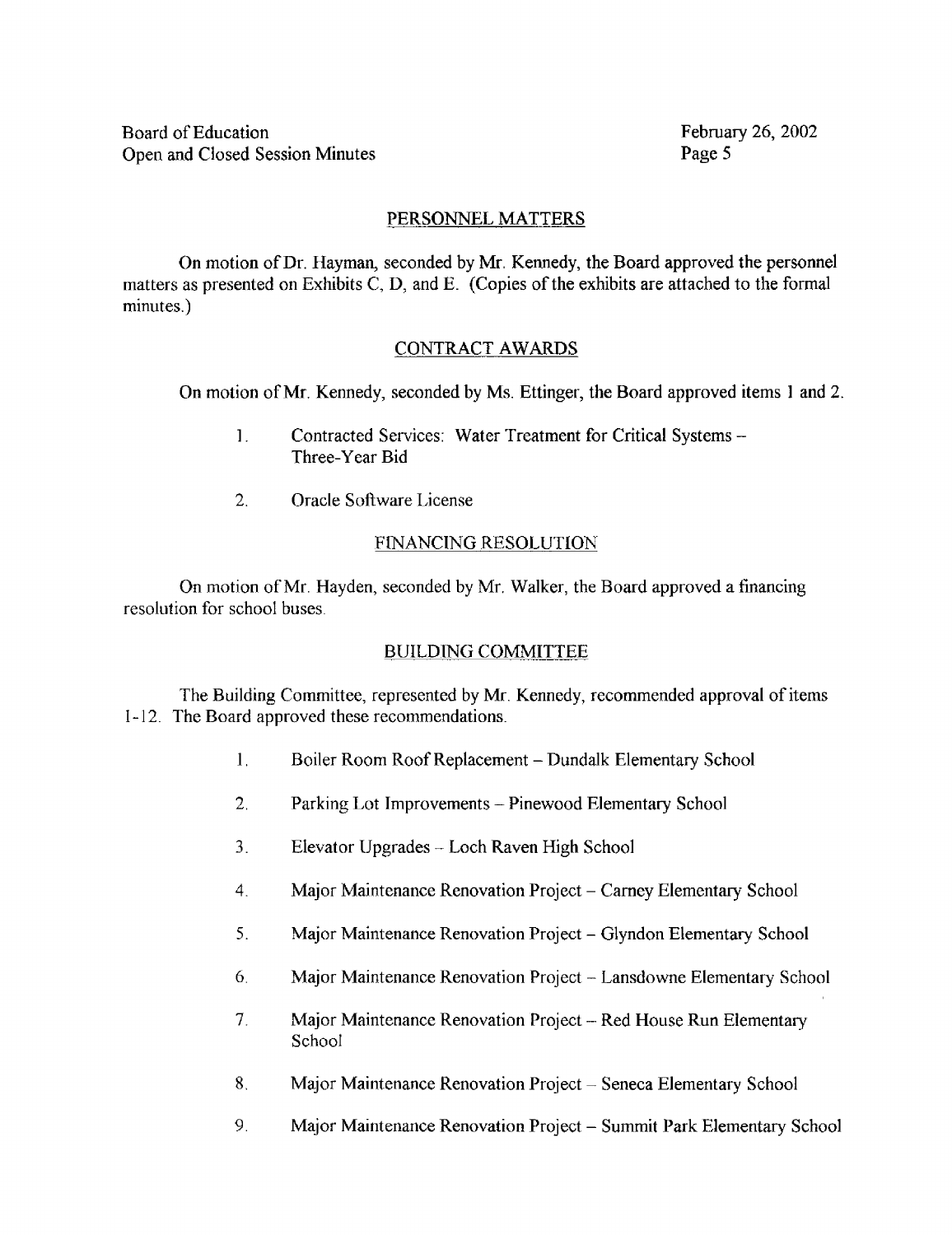## BUILDING COMMITTEE (Cont.)

- 10. Increase Contingency Authorizations for Major Maintenance Renovation Projects - Various Schools
- 11. Contingency Fund -- Miscellaneous Metals -- New Town Elementary **School**
- 12. Fee Acceptance Design Services for Temperature Control Upgrades at Eastern Technical High School

# FY 2002 REVENUE SUPPLEMENT

On motion ofMr. Kennedy, seconded by Mr. Sasiadek, the Board approved a revenue supplement in the amount of \$9,838,650.

## SCHOOL LEGISLATION

On motion ofMr. Kennedy, seconded by Mr. Walker, the Board voted to support HB 492 - School Buying Consortium-County Boards of Education-Procurement-Exceptions .

On motion of Ms. Ettinger, seconded by Mr. Kennedy, the Board voted to support HB 1010 - Prohibition Against Possession of Portable Pagers on School Property - Repeal in Baltimore County.

## RESOLUTION

On motion ofMr. Sasiadek, seconded by Ms. Jung, the Board adopted <sup>a</sup> resolution opposing the use of public funds for private education . Mr. Grzymski abstained from voting on this item.

## INFORMATION

The Board received the following as information :

Southwest Area Educational Advisory Council minutes, January 2002.

### ANNOUNCEMENTS

Mr. Arnold made the following announcements

 $\triangleright$  On Thursday, March 7, 2002, the Board will conduct a work session on elementary class size/local school size at 6 p.m. at Greenwood.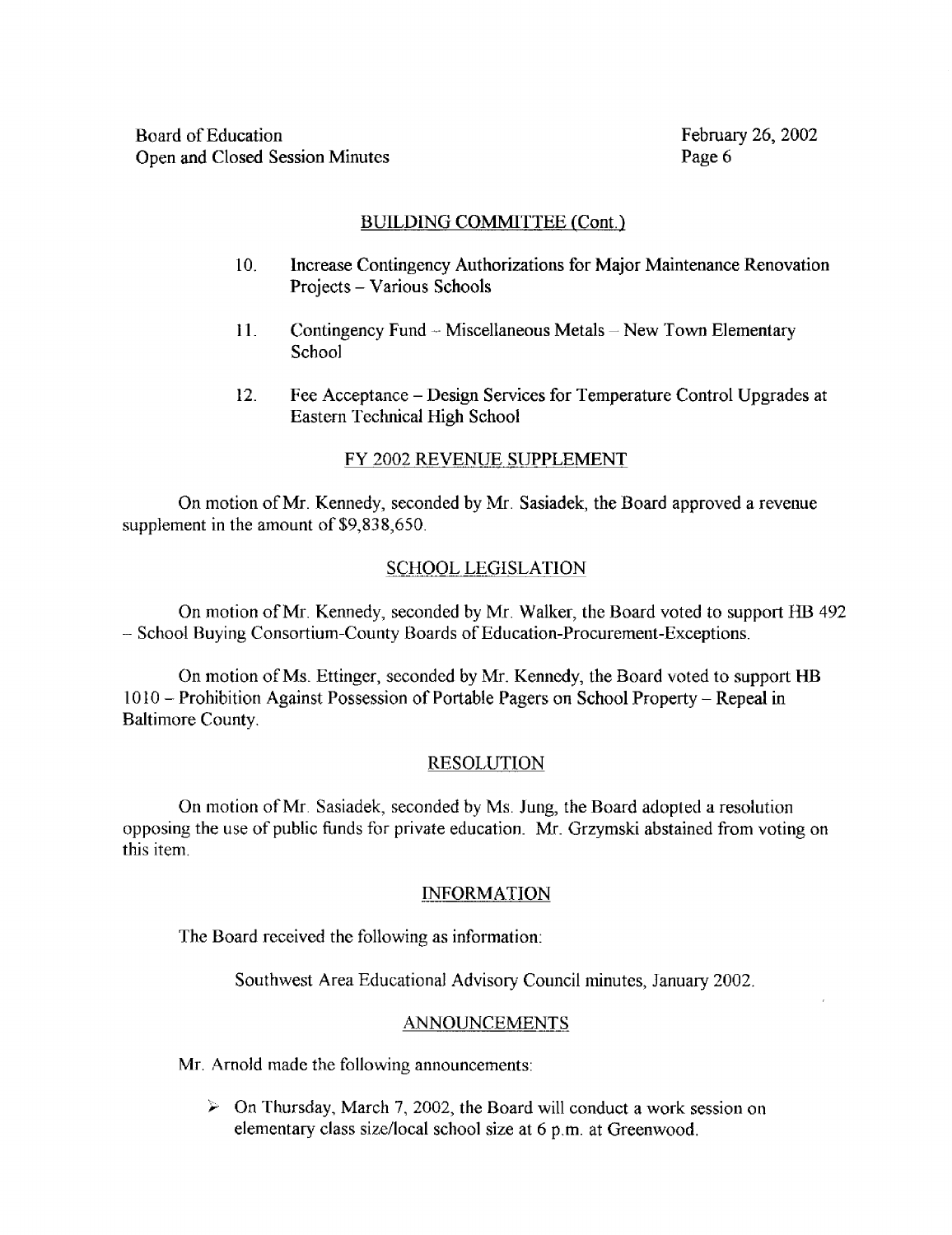### ANNOUNCEMENTS (Cont.)

- $\triangleright$  On Monday, March 11, 2002, the Citizens Advisory Committee for Special Education will meet at 7:00 p.m. at Greenwood.
- $\triangleright$  The next regularly scheduled meeting of the Board of Education of Baltimore County will be held on Tuesday, March 12, 2002, at Greenwood . The meeting will begin with an open session at 4.30 p.m. After the Board adjourns to meet in closed session, followed by a brief dinner recess, the open meeting will reconvene at approximately 7 :30 p.m. The public is welcome at all open sessions.

Mr. Arnold reminded speakers to refrain from discussing personnel matters or any other matter that might come before the Board in the form of an appeal.

### PUBLIC COMMENT

Mr. Thomas Raybon, President of the Baltimore County Student Councils (BCSC), updated the Board on BCSC's February activities as well as those planned for the rest of the school year.

Ms. Teresa LaMaster, Chair of the Citizens Advisory Committee for Special Education, thanked the Board for tabling the MSPAP issue so that she could receive feedback from her group She shared the varying views of some parents of children with disabilities regarding MSPAP. There are parents whose children don't participate in the program that feel the issue doesn't affect them. They feel their children's needs become less important because they are not contributing to their school's scores . Other parents, whose children take part in the test, feel the test makes no sense. They feel their child is not benefiting from the experience, and the test is not <sup>a</sup> reliable measure of what they can do. The third group of parents, Ms. LaMaster stated, are struggling to have children with disabilities recognized more within the testing system, as it exists. She urged the Board in their letter to Dr. Grasmick to speak to the issue of training teachers, administrators, and other school system personnel so the data can be interpreted and understood.

Ms. Lora Williams, a representative of AFSCME, asked the Board to reconsider position upgrades for grounds personnel and bus drivers. She noted bus drivers have been waiting 10 years for an upgrade. Ms. Williams also asked the Board to consider increasing the shift differential for  $2^{nd}$  and  $3^{rd}$  shift employees and providing a reasonable COLA for their employees.

Ms. Maggie Kennedy, Coordinator of the Area Educational Advisory Councils, thanked the Board for approving the budget and including priorities for COLAs and computers for teachers . She stated that public comment would be helpful and appropriate in assisting the Board with its decision regarding MSPAP. She noted the advisory councils support the resolution with respect to the Governor's inclusion of funding for private education.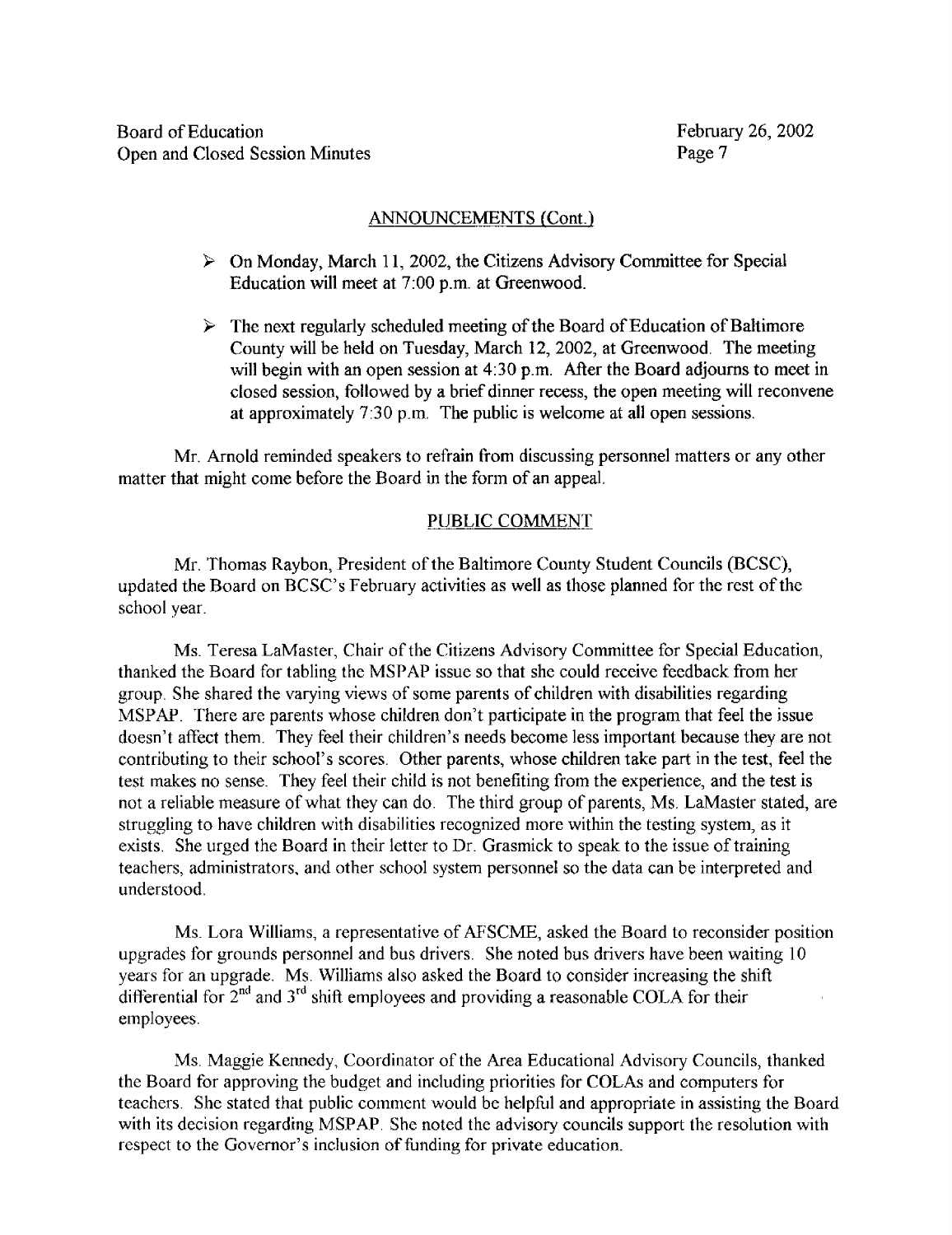## PUBLIC COMMENT (Cont.)

Mr. Boyd Crouse, Chair of the Southeast Area Educational Advisory Council, asked that any policy dealing with electronic communication devices be very specific and that violations be detailed. He also thanked the Board for its position on public funds for private education.

Mr. Stephen Crum, a member ofthe Southeast Area Educational Advisory Council, thanked the Board for approving the contracts for Seneca and Dundalk Elementary Schools. He also stated his supported for the Board's technology for teachers priority. Mr. Crum reiterated some of the purposes of MSPAP and stated standards for the test should not be reduced.

Ms. Paula Simon, President of the Council of Administrative and Supervisory Employees (CASE), shared the Council's appreciation for the Board's willingness to provide public forums as a venue for expressing ideas and concerns. She also conveyed the Council's appreciation to the Board for its willingness to meet individually to share and discuss concerns that relate to all CASE employees.

Ms. Laura Nossel, President of the PTA Council of Baltimore County, thanked Ms. Burnopp and her staff for the information session regarding the budget and for providing budget information to the local PTA units. She stated that at the Maryland State Department of Education meeting today, it was mentioned that the state is looking at electronic dissemination of information regarding statewide Essential Curriculum and how disadvantaged our teachers will be if they don't have computers in their classes. The Board was thanked for its position on public funds for private education. Ms. Nossel shared her understanding that the Maryland PTA will consider the position of suspension of MSPAP. She shared PTA Council's appreciation of the Board's consideration and discussion of MSPAP.

Mr. Michael Franklin, Vice President of the PTA Council of Baltimore County, indicated that closing the achievement gap will be a very high priority for the Council under his anticipated leadership next year, and the group will do whatever is necessary to "get the job done."

Ms. Cheryl Bost, Vice President of the Teachers Association of Baltimore County, thanked the Board for including COLAs as a top priority . This reflects the Board's commitment to help attract and retain qualified teachers in Baltimore County. With regard to MSPAP, Ms. Bost stated that TABCO has always supported accountability but has not always supported the implementation and use of this data. TABCO believes revisions need to be made and that there is a need for a valid assessment tool.

Mr. Rodger Janssen thanked staff for its effort in providing information at a recent budget meeting. He mentioned two statements made earlier during the MSPAP discussion by Mr Hayden that appeared to be contradictory.